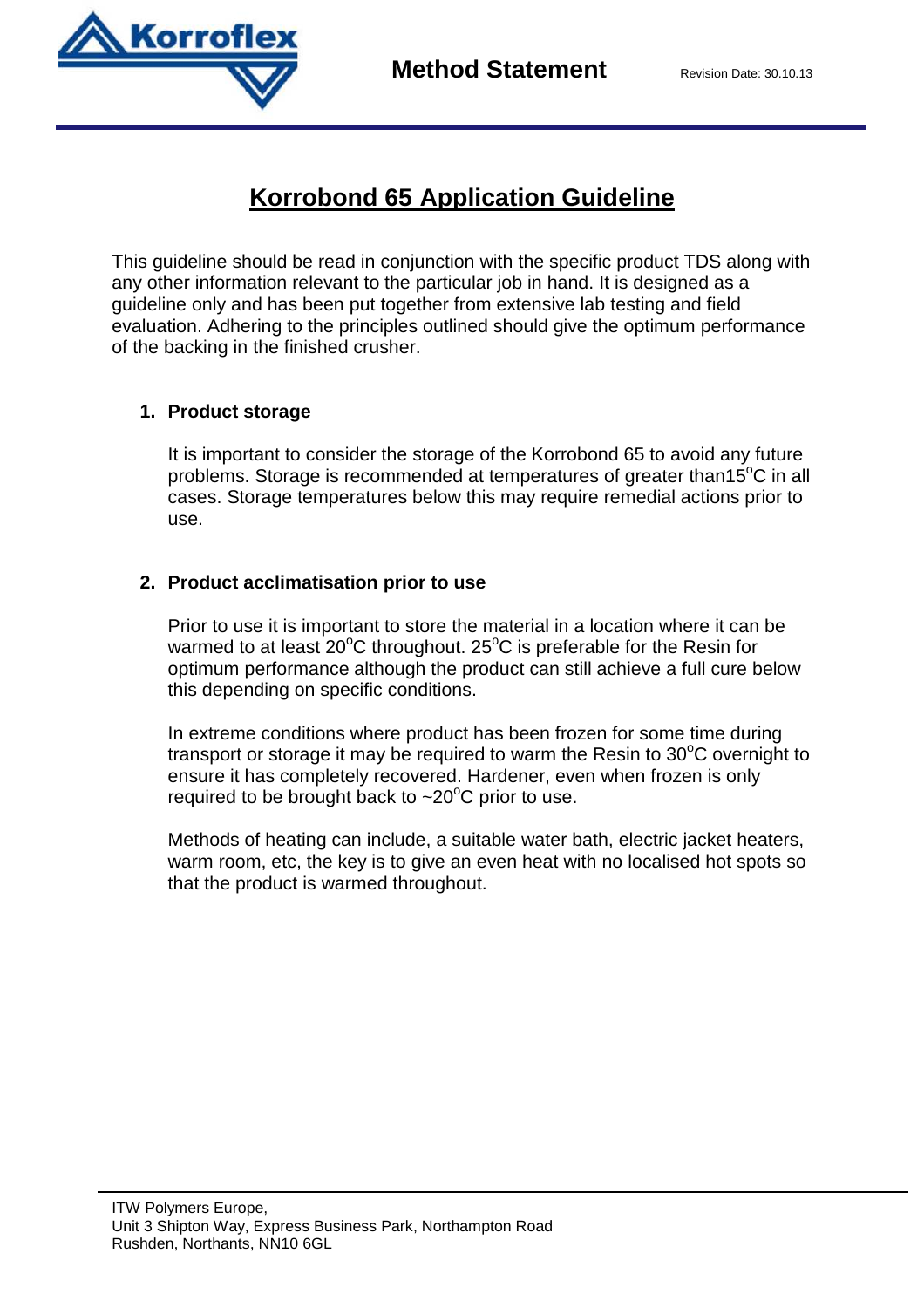



#### **3. Resin Temperature selection guide**

The following guide is designed to facilitate optimum cure of the Korrobond for maximum physical properties with minimal chance of shrinkage or cracking.

The variables that need to be ascertained are the metal temperature and maximum thickness of the Korrobond in the crusher when cast. With these two parameters it is then possible to read off the table the desired Resin temperature. This temperature should be achieved throughout the product and not just in the area where the temperature is measured, the homogenising stage outlined in section 4. will assist in an even temperature distribution.

| Korrobond 65 Application Temperature Guide                                                                       |          |                |                                 |                |                |                |                |                |  |
|------------------------------------------------------------------------------------------------------------------|----------|----------------|---------------------------------|----------------|----------------|----------------|----------------|----------------|--|
| <b>Steel Temp.</b>                                                                                               |          | $0^{\circ}$ C  | $5^{\circ}$ C<br>$10^{\circ}$ C | $15^{\circ}$ C | $20^{\circ}$ C | $25^{\circ}$ C | $30^{\circ}$ C | $35^{\circ}$ C |  |
| Maximum<br>ၛၟ<br>thicknes<br>ົ່ວ<br><u>ଚ</u><br>cast<br><b>in</b><br>$\mathbf{Q}_\mathbf{r}$<br>uuu<br>Korrobond | 100      | $35^{\circ}$ C | $35^{\circ}$ C                  | $30^{\circ}$ C | $30^{\circ}$ C | $30^{\circ}$ C | $30^{\circ}$ C | $30^{\circ}$ C |  |
|                                                                                                                  | 90       | $35^{\circ}$ C | $35^{\circ}$ C                  | $30^{\circ}$ C | $30^{\circ}$ C | $30^{\circ}$ C | $30^{\circ}$ C | $30^{\circ}$ C |  |
|                                                                                                                  | 80       | $35^{\circ}$ C | $35^{\circ}$ C                  | $30^{\circ}$ C | $30^{\circ}$ C | $30^{\circ}$ C | $30^{\circ}$ C | $30^{\circ}$ C |  |
|                                                                                                                  | 70       | $35^{\circ}$ C | $35^{\circ}$ C                  | $30^{\circ}$ C | $30^{\circ}$ C | $30^{\circ}$ C | $30^{\circ}$ C | $30^{\circ}$ C |  |
|                                                                                                                  | 60       | $45^{\circ}$ C | $45^{\circ}$ C                  | $40^{\circ}$ C | $35^{\circ}$ C | $30^{\circ}$ C | $30^{\circ}$ C | $30^{\circ}$ C |  |
|                                                                                                                  | 50       | $45^{\circ}$ C | $45^{\circ}$ C                  | $40^{\circ}$ C | $35^{\circ}$ C | $30^{\circ}$ C | $30^{\circ}$ C | $30^{\circ}$ C |  |
|                                                                                                                  | 40       | $45^{\circ}$ C | $45^{\circ}$ C                  | $40^{\circ}$ C | $35^{\circ}$ C | $30^{\circ}$ C | $30^{\circ}$ C | $30^{\circ}$ C |  |
|                                                                                                                  | 30       | $45^{\circ}$ C | $45^{\circ}$ C                  | $45^{\circ}$ C | $35^{\circ}$ C | $30^{\circ}$ C | $30^{\circ}$ C | $30^{\circ}$ C |  |
|                                                                                                                  | 20       | $45^{\circ}$ C | $45^{\circ}$ C                  | $45^{\circ}$ C | $35^{\circ}$ C | $30^{\circ}$ C | $30^{\circ}$ C | $30^{\circ}$ C |  |
|                                                                                                                  | 10       | $45^{\circ}$ C | $45^{\circ}$ C                  | $45^{\circ}$ C | $35^{\circ}$ C | $30^{\circ}$ C | $30^{\circ}$ C | $30^{\circ}$ C |  |
|                                                                                                                  | $\bf{0}$ | $45^{\circ}$ C | $45^{\circ}$ C                  | $45^{\circ}$ C | $35^{\circ}$ C | $30^{\circ}$ C | $30^{\circ}$ C | $30^{\circ}$ C |  |

As already mentioned the Hardener need only be at  $\sim$ 21<sup>o</sup>C before use.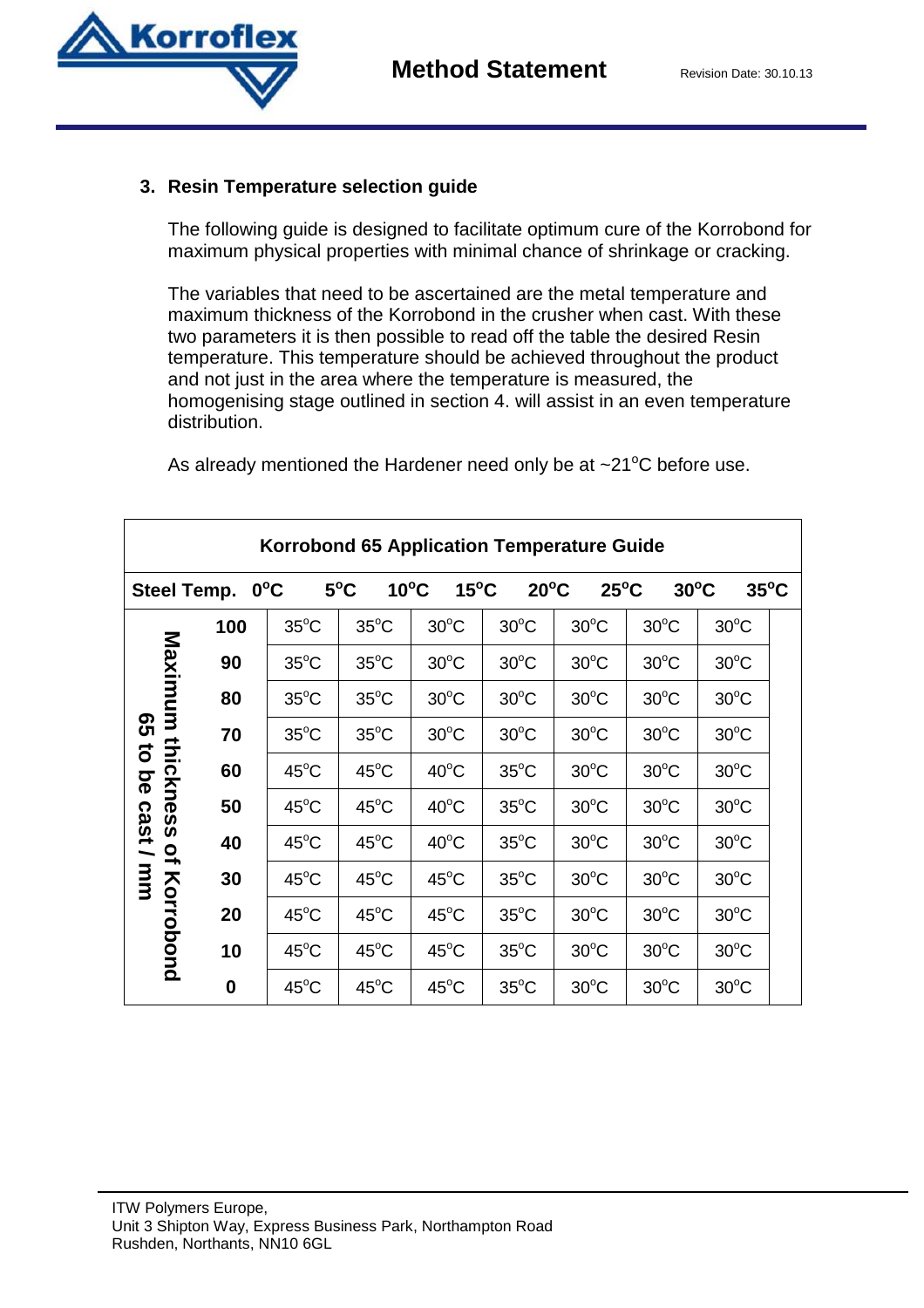

### **4. Mixing**

Another important consideration is the stirring of the product prior to and then mixing when in use, key factors here include;

- i) Before starting it is important to work out a schedule for mixing and pouring such that the product is not all mixed sequentially and then all poured sequentially, this is especially important if a large multi kit pour is planned. When mixing time and pouring time is taken into consideration it can be the case that such an approach will lead to the product already starting to react and exotherm (build up heat) in the pails before it even gets poured into position. This is likely to have detrimental effects on the finished result. For example 4 kits mixed and then poured sequentially mean that the first kit mixed will not be poured for around 15 minutes already well into its pot life and depending on the complexity of the pour it may be another 15 minutes before the last kit mixed is poured. You can quickly see that for large multi kit pours this scenario means products can end up being poured very close to the end of their pot life and well into reacting.
- ii) Ensuring the resin is homogenous prior to commencing the mix, the Korrobond 65 product is a filled epoxy system and over time there will be some settling. Homogenising should be done directly prior to use via stirring using a Jiffy mixer or similar taking care not to entrain air. This stage could take several minutes depending on the level of settling in the Resin. It is important that this stage is carried first and not assumed that mixing will also homogenise the product. TAKE CARE TO SECURE THE CAN PRIOR TO STIRRING.
- iii) Once the resin is homogenised and at temperature the hardener can be added and the two components mixed together. Here again it is important to take care not to entrain air which will affect the products viscosity and final structure when cured. During this stage it is important to maintain a steady speed with the mixer, typically not more than 1000 rpm, and also to ensure that the paddle remains submerged in the product. 2-3 minutes continual mixing is typically enough to ensure a 10Kg kit is fully homogenised.